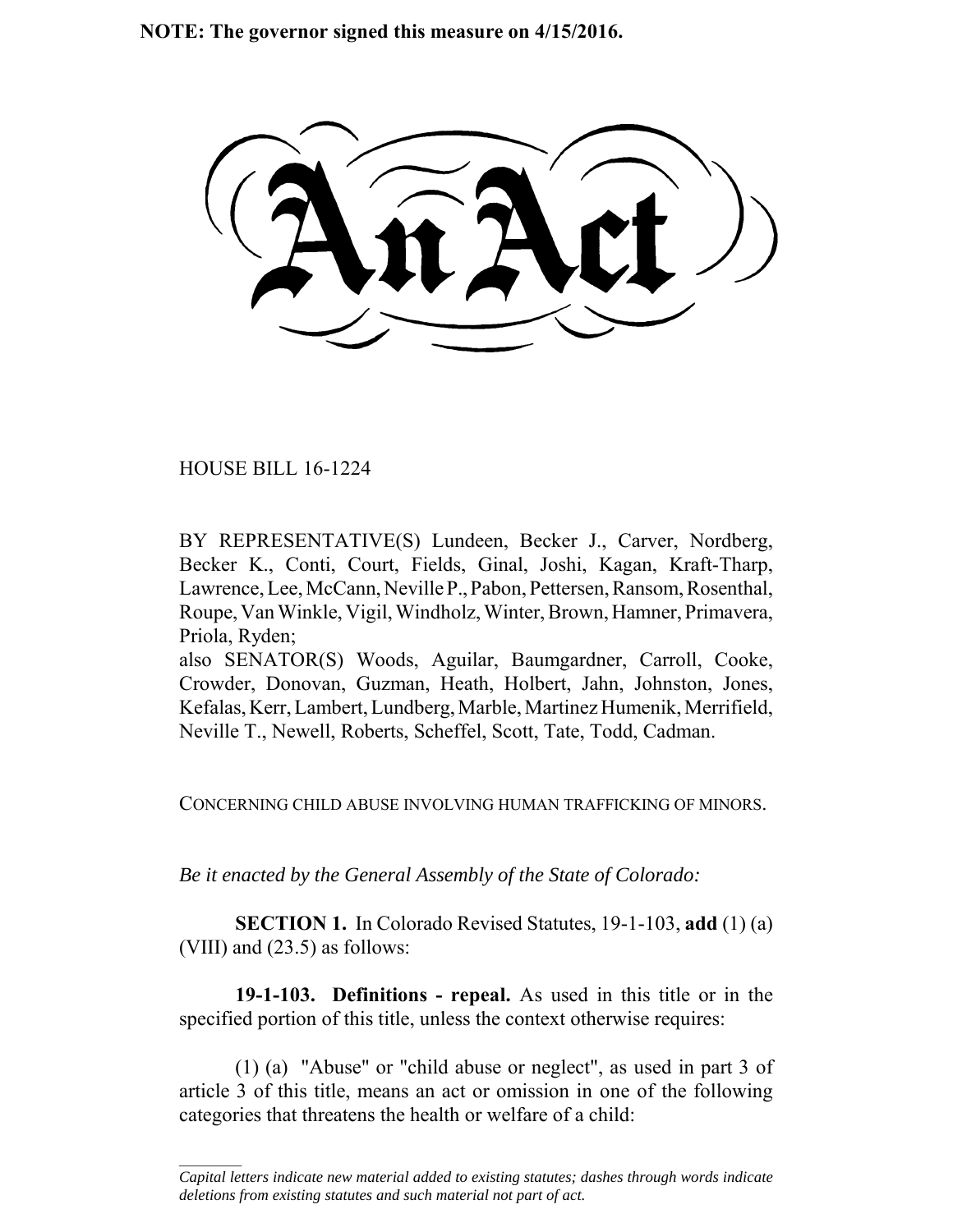(VIII) ANY CASE IN WHICH A CHILD IS SUBJECTED TO HUMAN TRAFFICKING OF A MINOR FOR SEXUAL SERVITUDE, AS DESCRIBED IN SECTION 18-3-504, C.R.S.

(23.5) "COMMERCIAL SEXUAL EXPLOITATION OF CHILDREN" INVOLVES CRIMES OF A SEXUAL NATURE COMMITTED AGAINST JUVENILE VICTIMS FOR FINANCIAL OR OTHER ECONOMIC REASONS.

**SECTION 2.** In Colorado Revised Statutes, 19-3-308, **add** (4) (c) as follows:

**19-3-308. Action upon report of intrafamilial, institutional, or third-party abuse - investigations - child protection team - rules.** (4) (c) UPON THE RECEIPT OF A REPORT, IF THE COUNTY DEPARTMENT ASSESSMENT CONCLUDES THAT A CHILD HAS BEEN A VICTIM OF INTRAFAMILIAL, INSTITUTIONAL, OR THIRD-PARTY ABUSE OR NEGLECT IN WHICH HE OR SHE HAS BEEN SUBJECTED TO HUMAN TRAFFICKING OF A MINOR FOR SEXUAL SERVITUDE, AS DESCRIBED IN SECTION 18-3-504,C.R.S.; OR COMMERCIAL SEXUAL EXPLOITATION OF A CHILD, IT SHALL, WHEN NECESSARY AND APPROPRIATE, IMMEDIATELY OFFER SOCIAL SERVICES TO THE CHILD WHO IS THE SUBJECT OF THE REPORT AND TO HIS OR HER FAMILY, AND IT MAY FILE A PETITION IN THE JUVENILE COURT OR THE DISTRICT COURT WITH JUVENILE JURISDICTION ON BEHALF OF SUCH CHILD. IF, AT ANY TIME AFTER THE COMMENCEMENT OF AN INVESTIGATION, THE COUNTY DEPARTMENT HAS REASONABLE CAUSE TO SUSPECT THAT THE CHILD OR ANY OTHER CHILD UNDER THE SAME CARE IS A VICTIM OF HUMAN TRAFFICKING, THE COUNTY DEPARTMENT SHALL NOTIFY THE LOCAL LAW ENFORCEMENT AGENCY AS SOON AS IT IS REASONABLY PRACTICABLE TO DO SO. IF IMMEDIATE REMOVAL IS NECESSARY TO PROTECT THE CHILD OR OTHER CHILDREN UNDER THE SAME CARE FROM FURTHER ABUSE, THE CHILD OR CHILDREN MAY BE PLACED IN PROTECTIVE CUSTODY IN ACCORDANCE WITH SECTIONS 19-3-401 (1) (a) AND 19-3-405. IN INSTANCES OF THIRD-PARTY ABUSE OR NEGLECT AS IT RELATES TO HUMAN TRAFFICKING, A COUNTY DEPARTMENT OF SOCIAL SERVICES MAY, BUT IS NOT REQUIRED TO, INTERVIEW THE PERSON ALLEGED TO BE RESPONSIBLE FOR THE ABUSE OR NEGLECT OR PREPARE AN INVESTIGATIVE REPORT PURSUANT TO PARAGRAPH (a) OF SUBSECTION (5.3) OF THIS SECTION. IF A COUNTY DEPARTMENT ELECTS TO INTERVIEW THE THIRD-PARTY INDIVIDUAL, IT SHALL FIRST CONFER WITH ITS LOCAL LAW ENFORCEMENT AGENCY.

PAGE 2-HOUSE BILL 16-1224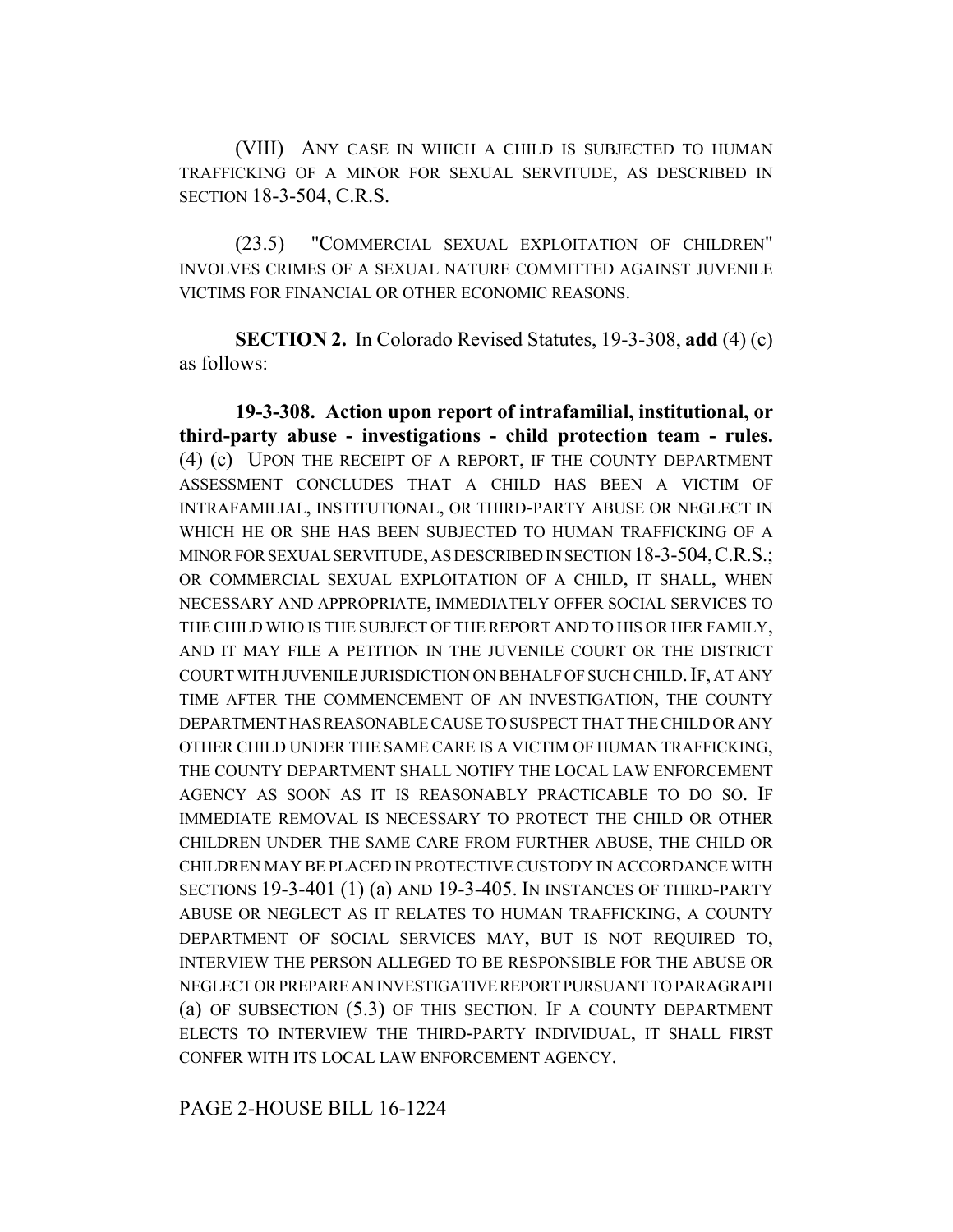**SECTION 3.** In Colorado Revised Statutes, **add** 19-3-317 as follows:

**19-3-317. Screening tool - human trafficking.** ON AND AFTER THE EFFECTIVE DATE OF THIS SECTION, PURSUANT TO THE FEDERAL "PREVENTING SEX TRAFFICKING AND STRENGTHENING FAMILIES ACT", PUB.L. 113-183, THE DEPARTMENT AND EACH COUNTY DEPARTMENT, AS DEFINED IN SECTION 19-1-103 (32) (a), SHALL IMPLEMENT A UNIFORM SCREENING TOOL THAT INCLUDES QUESTIONS THAT ARE INTENDED TO IDENTIFY CHILDREN WHO ARE VICTIMS OF HUMAN TRAFFICKING OF A MINOR FOR SEXUAL SERVITUDE, AS DESCRIBED IN SECTION 18-3-504, C.R.S., OR COMMERCIAL SEXUAL EXPLOITATION OF A CHILD, OR WHO ARE AT RISK OF BEING SUCH VICTIMS.

**SECTION 4. Act subject to petition - effective date.** This act takes effect January 1, 2017; except that, if a referendum petition is filed pursuant to section 1 (3) of article V of the state constitution against this act or an item, section, or part of this act within the ninety-day period after final adjournment of the general assembly, then the act, item, section, or part will not take effect unless approved by the people at the general election to be held in November 2016 and, in such case, will take effect on